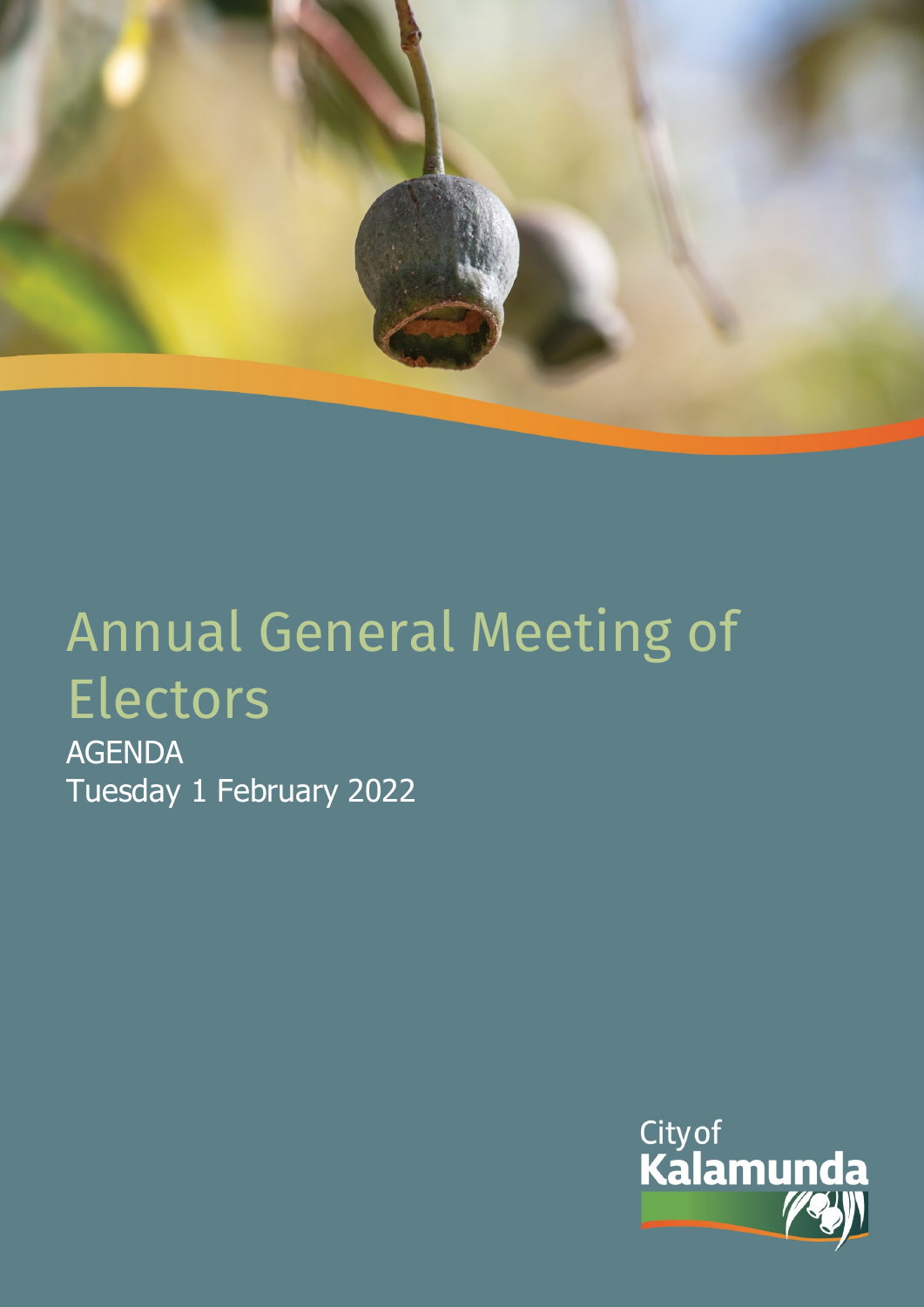#### **NOTICE OF MEETING ANNUAL GENERAL MEETING OF ELECTORS**

Dear Councillors

Notice is hereby given that an Annual General Meeting of Electors will be held in the Council Chambers, Administration Centre, 2 Railway Road, Kalamunda on **1 February 2022 at 6.30pm**.

Gary Ticehurst **A/Chief Executive Officer** 27 January 2022

# **Our Vision**



### **Connected Communities, Valuing Nature** and Creating our Future Together

#### **Core Values**

Service: We demonstrate a 'can do' attitude, we listen, we understand, and we go above and beyond when we serve others.

Professionalism: We look, speak, act & do what it takes to show others we are reliable, respectful and competent.

Quality: We think clearly, plan mindfully, act decisively, measure carefully and review regularly everything we do.

#### **Aspirational Values**

Courage: We make brave decisions and take calculated risks to lead us to a bold and bright future. We show courage in our pursuit for the protection of the environment, for the well being of our people and to support the economy.

Diversity: We challenge ourselves by keeping our minds open and looking for all possibilities and opportunities.

Innovation: We believe in a workplace where you're safe to try new thingswhere we can push the boundaries of the norm and learn from things that don't always go according to plan. We strive for a just and blameless culture that respects people as individuals and paves the way to genuine learning and improvement.

Our simple guiding principle will be to ensure everything we do will make the City of Kalamunda socially, environmentally and economically sustainable.

kalamunda.wa.gov.au

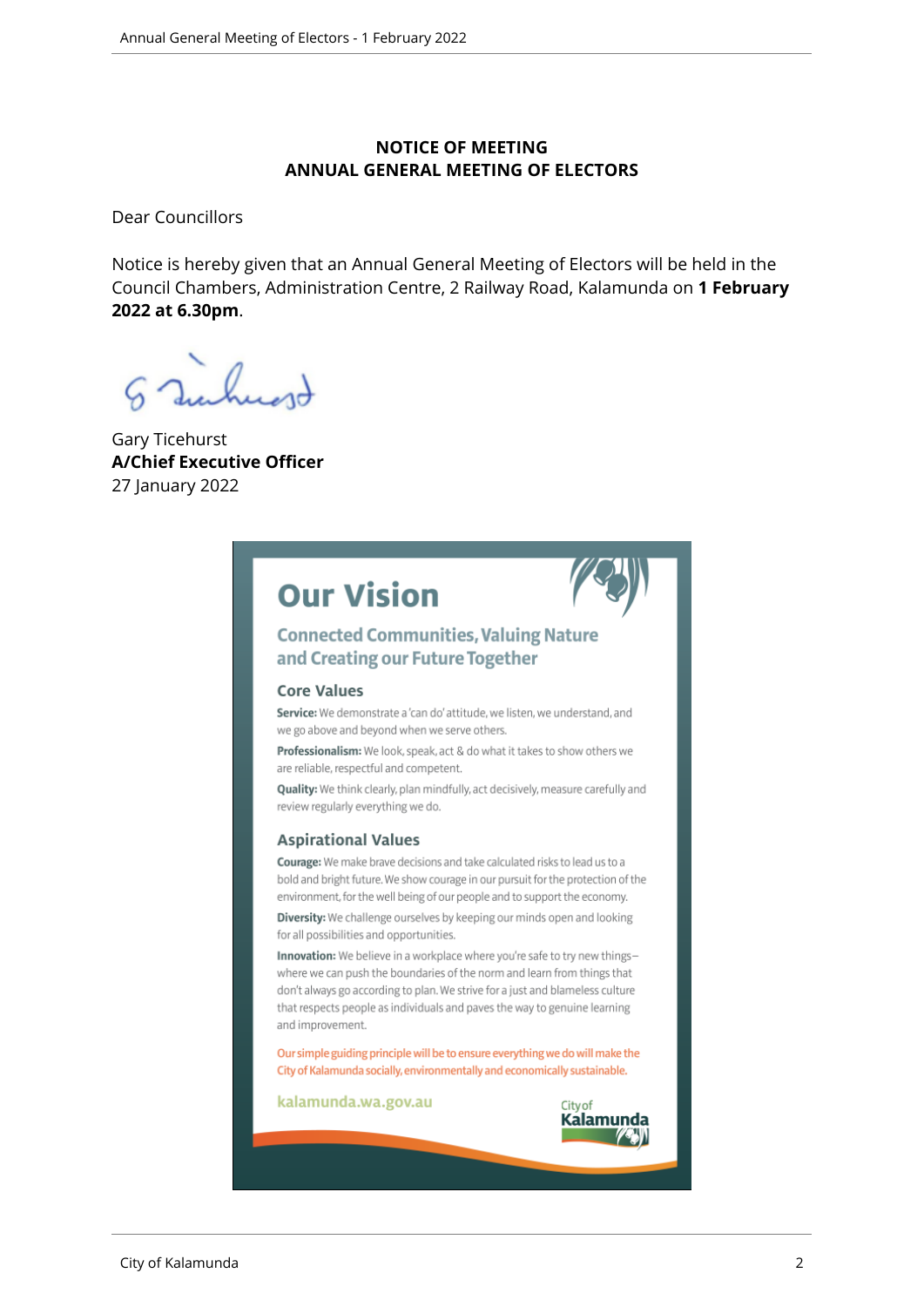#### **Annual General Meeting of Electors – Procedures**

- 1. Annual General Meeting of Electors are open to the general public, however, only Electors may vote on a motion.
- 2. The Mayor is the authorised chair of the meeting.
- 3. Members of the public who are unfamiliar with meeting procedures are invited to seek advice prior to the meeting from a City Staff Member.
- 4. To facilitate the smooth running of the meeting, silence is to be observed in the public gallery at all times except when asking questions.
- 5. All other arrangements are in general accordance with Council's Standing Orders, the Policies and decision of the City or Council.

#### **Acknowledgement of Traditional Owners**

We wish to acknowledge the traditional custodians of the land we are meeting on, the Whadjuk Noongar people. We wish to acknowledge their Elders' past, present and future and respect their continuing culture and the contribution they make to the life of this City and this Region.

#### **Emergency Procedures**

**Please view the position of the Exits, Fire Extinguishers and Outdoor Assembly Area as displayed on the wall of Council Chambers.**

**In case of an emergency follow the instructions given by City Personnel.** 

**We ask that you do not move your vehicle as this could potentially block access for emergency services vehicles.** 

**Please remain at the assembly point until advised it is safe to leave.**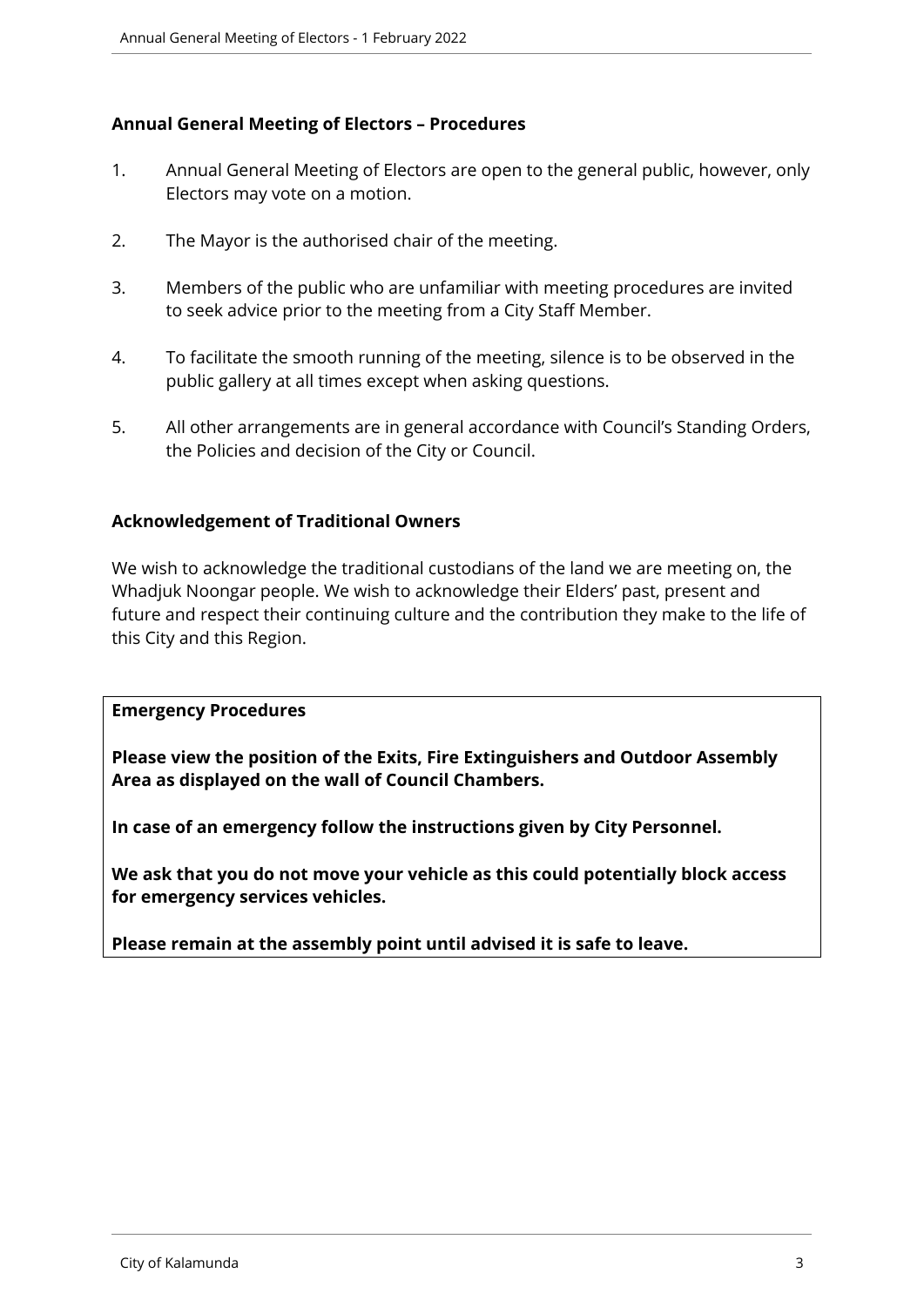# **INDEX**